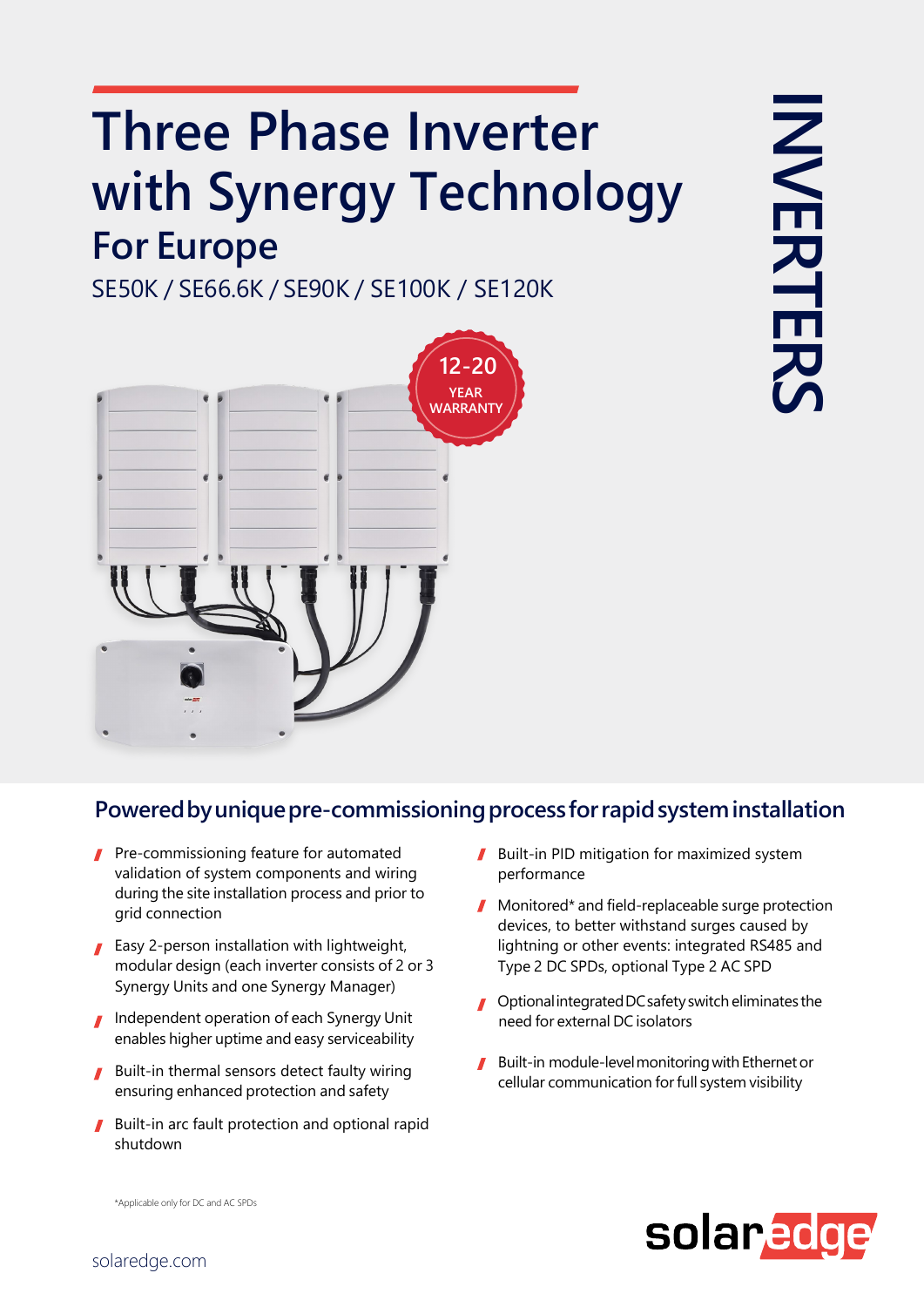## **Three Phase Inverter with Synergy Technology For Europe** SE50K / SE66.6K / SE90K / SE100K / SE120K

| Applicable to Inverter with Part Number                                                                 | SExxK-xxx0Ixxxx                                                                                                                                            |                                 |                                  |                                | SExxK-<br>xxx8lxxxx            |      |
|---------------------------------------------------------------------------------------------------------|------------------------------------------------------------------------------------------------------------------------------------------------------------|---------------------------------|----------------------------------|--------------------------------|--------------------------------|------|
|                                                                                                         | <b>SE50K(1)</b><br>For 400V Grid                                                                                                                           | <b>SE66.6K</b><br>For 400V Grid | SE90K<br>For 400V Grid           | <b>SE100K</b><br>For 400V Grid | <b>SE120K</b><br>For 480V Grid |      |
| <b>OUTPUT</b>                                                                                           |                                                                                                                                                            |                                 |                                  |                                |                                |      |
| Rated AC Active Output Power                                                                            | 50000(2)                                                                                                                                                   | 66600                           | 90000                            | 100000                         | 120000                         | W    |
| Maximum AC Apparent Output Power                                                                        | 50000(2)                                                                                                                                                   | 66600                           | 90000                            | 100000                         | 120000                         | VA   |
| AC Output Voltage - Line to Line / Line to Neutral (Nominal)                                            |                                                                                                                                                            |                                 | 380 / 220; 400 / 230             |                                | 480 / 277                      | Vac  |
| AC Output Voltage - Line to Line Range / Line to Neutral Range                                          | $432 - 529/$<br>304 - 437 / 176 - 253 ; 320 - 460 / 184 - 264.5<br>$249 - 305$                                                                             |                                 |                                  |                                |                                | Vac  |
| <b>AC Frequency</b>                                                                                     |                                                                                                                                                            |                                 | $50/60 \pm 5%$                   |                                |                                | Hz   |
| Maximum Continuous Output Current (per Phase)                                                           | 72.5                                                                                                                                                       | 96.5                            | 130.5                            |                                | 145                            | Aac  |
| AC Output Line Connections                                                                              | $3W + PE$ , $4W + PE$                                                                                                                                      |                                 |                                  |                                |                                |      |
| Supported Grids                                                                                         | WYE: TN-C, TN-S, TN-C-S, TT, IT; Delta: IT                                                                                                                 |                                 |                                  |                                |                                |      |
| Maximum Residual Current Injection <sup>(3)</sup>                                                       |                                                                                                                                                            | 200                             |                                  | 300                            |                                | mA   |
| Utility Monitoring, Islanding Protection, Configurable Power Factor,<br>Country Configurable Thresholds |                                                                                                                                                            |                                 | Yes                              |                                |                                |      |
| <b>Total Harmonic Distortion</b>                                                                        |                                                                                                                                                            |                                 | $\leq$ 3                         |                                |                                | $\%$ |
| Power Factor Range                                                                                      |                                                                                                                                                            |                                 | $+/-0.2$ to 1                    |                                |                                |      |
| <b>INPUT</b>                                                                                            |                                                                                                                                                            |                                 |                                  |                                |                                |      |
| Maximum DC Power (Module STC) Inverter / Synergy Unit                                                   | 75000 / 37500                                                                                                                                              | 100000 / 50000                  | 135000 / 45000                   | 150000 / 50000                 | 180000 / 60000                 | W    |
| Transformer-less, Ungrounded                                                                            |                                                                                                                                                            |                                 | Yes                              |                                |                                |      |
| Maximum Input Voltage DC+ to DC-                                                                        | 1000                                                                                                                                                       |                                 |                                  |                                | Vdc                            |      |
| Operating Voltage Range                                                                                 | $680 - 1000$                                                                                                                                               |                                 |                                  |                                | Vdc                            |      |
| Maximum Input Current                                                                                   | 2 x 36.25                                                                                                                                                  | $2 \times 48.25$                | $3 \times 43.5$                  | $3 \times 48.25$               | 3 x 48.25                      | Adc  |
| Reverse-Polarity Protection                                                                             |                                                                                                                                                            |                                 | Yes                              |                                |                                |      |
| Ground-Fault Isolation Detection                                                                        | 167kΩ sensitivity per Synergy Unit <sup>(4)</sup>                                                                                                          |                                 |                                  |                                |                                |      |
| Maximum Inverter Efficiency                                                                             |                                                                                                                                                            |                                 | 98.3                             |                                | 98.1                           | $\%$ |
| European Weighted Efficiency                                                                            | 98                                                                                                                                                         |                                 |                                  |                                | $\%$                           |      |
| Nighttime Power Consumption                                                                             |                                                                                                                                                            | < 8                             |                                  | < 12                           |                                | W    |
| ADDITIONAL FEATURES                                                                                     |                                                                                                                                                            |                                 |                                  |                                |                                |      |
| Supported Communication Interfaces <sup>(5)</sup>                                                       | 2xRS485, Ethernet, Wi-Fi (optional), Cellular (optional)                                                                                                   |                                 |                                  |                                |                                |      |
| Smart Energy Management                                                                                 | <b>Export limitation</b>                                                                                                                                   |                                 |                                  |                                |                                |      |
| Inverter Commissioning                                                                                  | With the SetApp mobile application using built-in Wi-Fi access point for local connection                                                                  |                                 |                                  |                                |                                |      |
| Arc Fault Protection                                                                                    | Built-in, user configurable (according to UL1699B)                                                                                                         |                                 |                                  |                                |                                |      |
| Rapid Shutdown                                                                                          | Optional (automatic upon AC Grid Disconnect)                                                                                                               |                                 |                                  |                                |                                |      |
| PID Rectifier                                                                                           | Nighttime, built-in                                                                                                                                        |                                 |                                  |                                |                                |      |
| RS485 Surge Protection (ports 1 + 2)                                                                    | Type II, field replaceable, integrated                                                                                                                     |                                 |                                  |                                |                                |      |
| DC Surge Protection                                                                                     | Type II, field replaceable, integrated                                                                                                                     |                                 |                                  |                                |                                |      |
| AC Surge Protection                                                                                     | Type II, field replaceable, optional                                                                                                                       |                                 |                                  |                                |                                |      |
| DC Fuses (Single Pole)                                                                                  | 25A, optional                                                                                                                                              |                                 |                                  |                                |                                |      |
| DC Disconnect Switch                                                                                    | Optional                                                                                                                                                   |                                 |                                  |                                |                                |      |
| STANDARD COMPLIANCE                                                                                     |                                                                                                                                                            |                                 |                                  |                                |                                |      |
| Safety                                                                                                  |                                                                                                                                                            |                                 | IEC-62109-1, IEC-62109-2, AS3100 |                                |                                |      |
| Grid Connection Standards <sup>(6)</sup>                                                                | EN50549-1, EN50549-2, VDE-AR-N 4105, VDE-AR-N 4110, VDE V 0126-1-1, CEI 0-21, CEI 0-16, TOR<br>Erzeuger Typ A+B, G99 Type A+B, G99 (NI) Type A+B, VFR 2019 |                                 |                                  |                                |                                |      |
| Emissions                                                                                               | IEC61000-6-2, IEC61000-6-3 Class A, IEC61000-3-11, IEC61000-3-12                                                                                           |                                 |                                  |                                |                                |      |
| RoHS                                                                                                    | Yes                                                                                                                                                        |                                 |                                  |                                |                                |      |

(1) Only available in Poland and the UK. Referto: [https://www.solaredge.com/sites/default/files/se\\_inverters\\_supported\\_cou](https://www.solaredge.com/sites/default/files/se_inverters_supported_countries.pdf)ntries.pdf

(2) 49990 in the UK

(3) If an external RCD isrequired, its trip value must be ≥ 200mA for SE50K/SE66.6K; ≥ 300mA for SE90K, SE100K, SE120K

(4) Wherepermitted by local regulations

(5) Forspecifications of the optional communication options, visit [https://www.solaredge.com/products/communication](https://www.solaredge.com/downloads) or the Resource Library webpage:

[https://www.solaredge.com/resource-library,](https://www.solaredge.com/downloads) to download the relevant product datasheet

(6) Forallstandards and certificates download,referto Certifications categoryon the Resource Librarypage: [https://www.solaredge.com/resou](https://www.solaredge.com/resource-library)rce-library